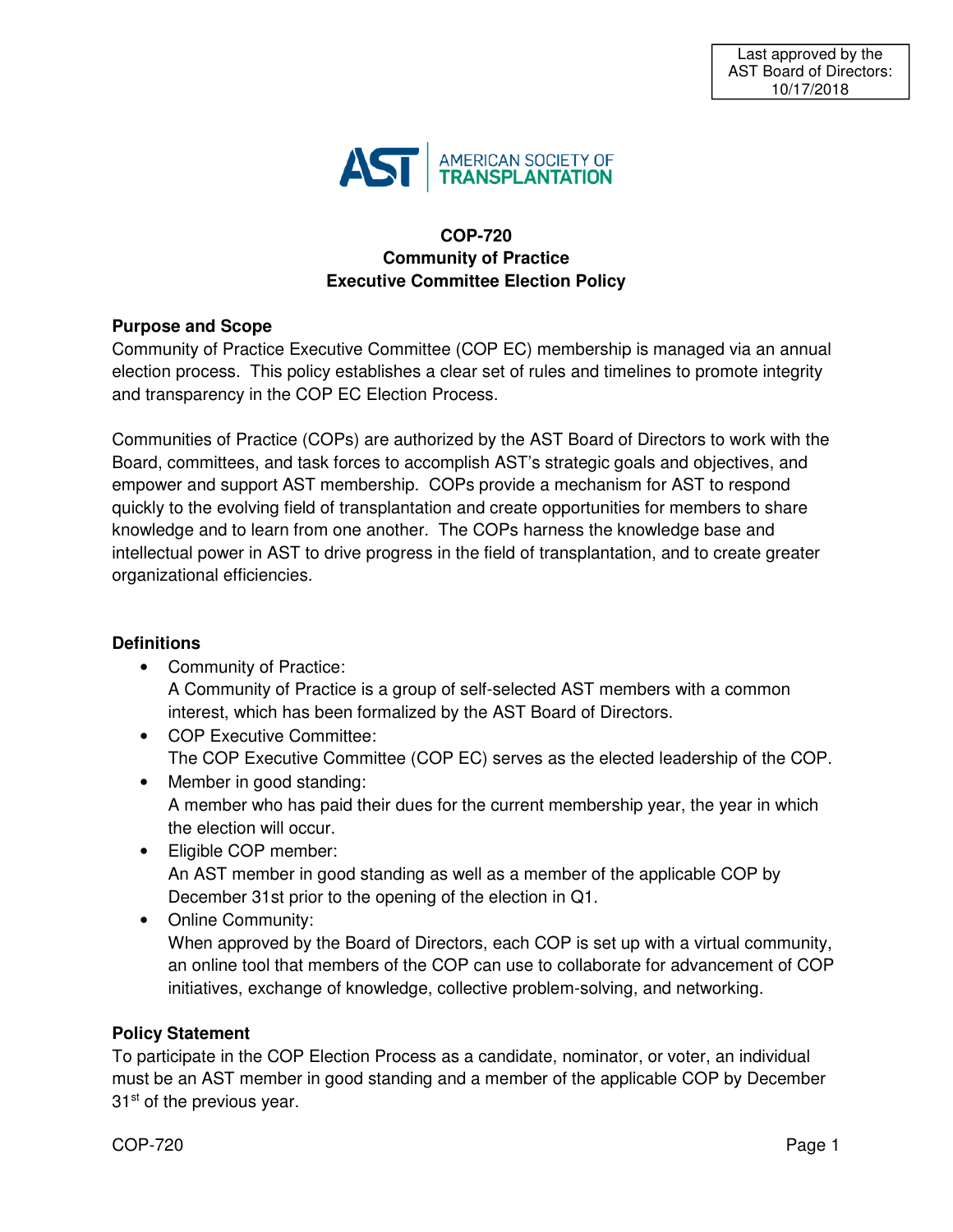A call for nominations is held to solicit interest in the open COP EC positions publicly, approximately four months prior to the annual meeting. Nominations will remain open for a minimum of two weeks.

All Eligible COP Members are eligible for nomination, with the following exceptions:

- No individual may serve in more than one COP EC position at a time.
- No individual may be nominated for a position they have previously filled, with the exception of someone who has served less than half of a term to fill a vacancy.
- No individual may run for more than one COP EC position at a time.
- No individual currently holding COP EC position may run for an alternative COP EC position within a second COP.
- No current AST Board member may be nominated for a COP EC position which will overlap with their board term.

After the nomination period closes, nominees will be asked to accept the nominations.

- If nominated for more than one COP EC position, whether within one COP or on more than one COP EC, nominees will be asked to choose one position to run for.
- All nominees who accept their nomination will be included on the COP EC ballot.

Voting will be open for a minimum of two weeks for all Eligible COP members to participate.

During the COP EC election process, if a tie occurs for the winner of an open position, the election shall be re-opened for that position only. Positions with clear winners shall not be revoted.

- The election shall be re-opened between the tied individuals only, with the other candidates removed from the process.
- The election shall be re-opened to the eligible COP membership for one week to resolve the tie.
- If the tie is repeated in the second round of voting, the AST President-elect, in consultation with the highest-ranking COP officer(s) not currently being elected, will appoint one of the candidates tied for the position to the COP Executive Committee.

If an individual wins the Co-Chair position while already serving as COP EC Member-at-Large, they must give up the Member-at-Large position. The COP EC would then fill the position according to the Vacated Position information below.

If an individual wins a Board position while serving as a COP EC member of any type, they must relinquish their COP EC position, with the exception of the Past Chair position. Past Chairs may retain their positions but give up the ability to vote on COP matters. COP EC positions vacated in this manner must be filled according to the Vacated Position information below.

Winners of the COP elections must complete Conflict of Interest forms and the AST Code of Conduct Acknowledgement within ten days of receiving the request for completion, and must